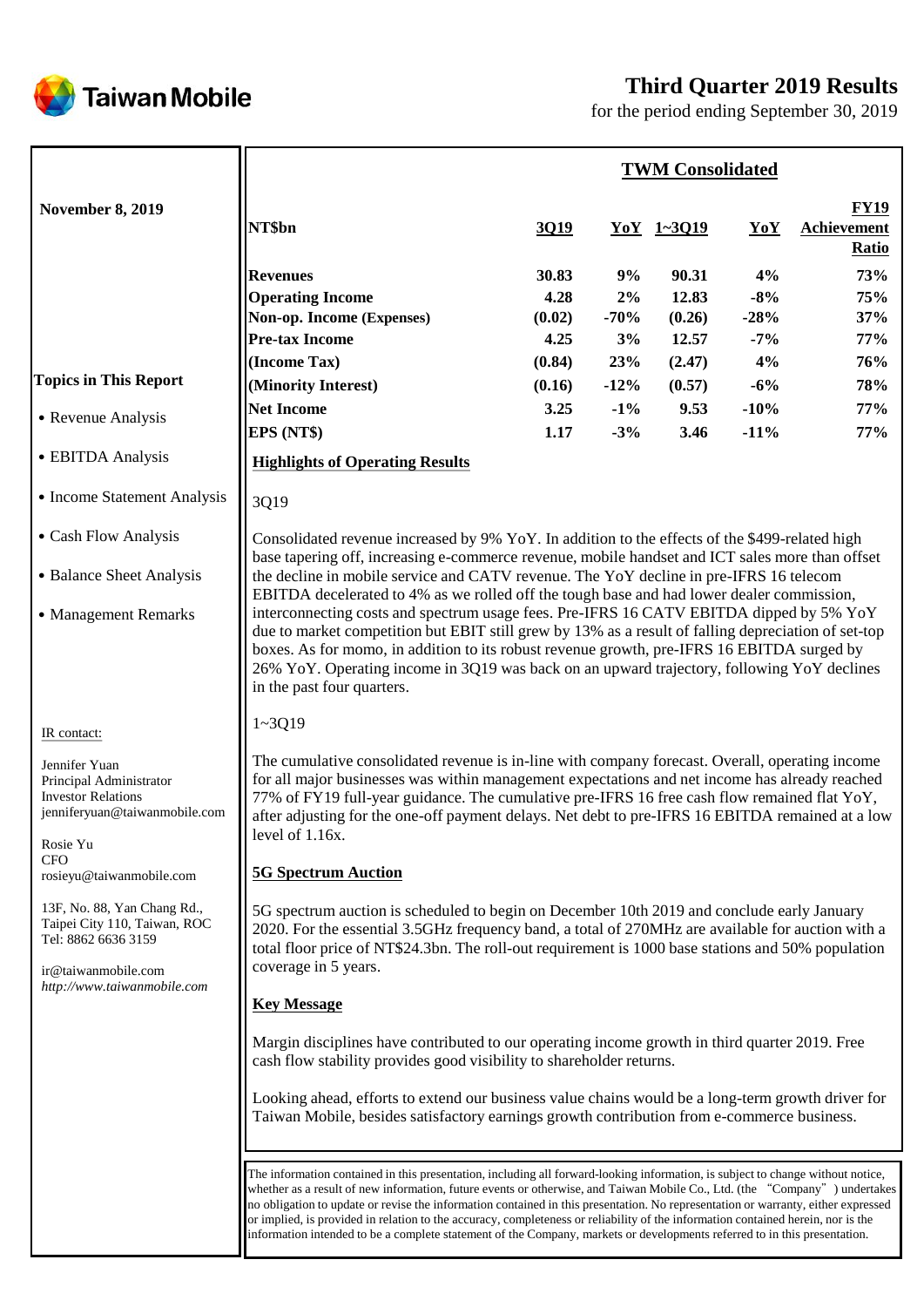

# **o I. Revenue Analysis**

## **Table 1. Key Operational Data**

| <b>Residual Value (NT\$bn)</b> | 3019  | 2019  | 3018  | 0 <sub>0</sub> | YoY    |
|--------------------------------|-------|-------|-------|----------------|--------|
| Mobile Service Revenue         | 12.75 | 12.92 | 13.83 | $-1\%$         | $-8\%$ |
| Postpaid ARPU (NT\$)           | 718   | 731   | 780   | $-2\%$         | $-8\%$ |
| Blended ARPU (NT\$)            | 586   | 592   | 640   | $-1\%$         | $-9\%$ |
| Telecom Service Revenue        | 13.72 | 13.92 | 14.82 | $-1\%$         | $-7\%$ |

| <b>Revenue (NT\$bn)</b>   | 3019  | <b>2Q19</b> | 3Q18  | QoQ    | YoY    |
|---------------------------|-------|-------------|-------|--------|--------|
| <b>Telecom</b>            | 17.18 | 16.38       | 16.84 | 5%     | 2%     |
| Service                   | 12.05 | 12.20       | 12.89 | $-1\%$ | $-7%$  |
| Device Sales              | 5.13  | 4.17        | 3.94  | 23%    | 30%    |
| <b>CATV</b> revenue       | 1.52  | 1.54        | 1.58  | $-1\%$ | $-4%$  |
| Pay-TV                    | 0.88  | 0.89        | 0.93  | $-1\%$ | $-5%$  |
| <b>Broadband</b>          | 0.36  | 0.36        | 0.35  | 1%     | 3%     |
| Content & channel leasing | 0.29  | 0.29        | 0.31  | $-3%$  | $-7%$  |
| momo                      | 12.37 | 11.82       | 9.81  | 5%     | 26%    |
| E-commerce                | 10.91 | 10.26       | 8.34  | 6%     | 31%    |
| TV shopping & others      | 1.46  | 1.55        | 1.47  | $-6\%$ | $-1\%$ |
| Others <sup>1</sup>       | 0.15  | 0.15        | 0.14  | 1%     | 4%     |

1. Other revenue primarily consists of operating revenue from our 49.9%-held Taipei New Horizon Co., Ltd., which became a consolidated entity on Feb 21, 2014.

|                               | <b>3Q19</b> | <b>2Q19</b> | <b>3Q18</b> | QoQ    | YoY    |
|-------------------------------|-------------|-------------|-------------|--------|--------|
| <b>Mobile Subscribers (K)</b> | 7,256       | 7,254       | 7,194       | 0%     | $1\%$  |
| - Postpaid                    | 5,679       | 5,653       | 5,626       | 0%     | 1%     |
| <b>Monthly Churn</b>          | 2.6%        | 2.7%        | 2.6%        |        |        |
| -Postpaid                     | 1.2%        | 1.1%        | 1.3%        |        |        |
| MOU(bn)                       | 1.06        | 1.10        | 1.30        | $-4\%$ | -19%   |
| Pay-TV Subs (K)               | 556         | 559         | 570         | 0%     | $-2\%$ |
| Cable Broadband Subs (K)      | 237         | 234         | 225         | 1%     | 5%     |
| DTV Subs(K)                   | 255         | 250         | 240         | 2%     | 6%     |
|                               |             |             |             |        |        |
| <b>CATV ARPU (NT\$)</b>       | 3Q19        | <b>2Q19</b> | 3Q18        | QoQ    | YoY    |
| Pay-TV                        | 525         | 527         | 541         | $0\%$  | $-3%$  |
| <b>Broadband</b>              | 509         | 510         | 521         | $0\%$  | $-2\%$ |
| Blended <sup>1</sup>          | 741         | 739         | 745         | $0\%$  | $-1\%$ |

1. Cable TV & broadband related revenue (excluding content agency) divided by CATV subscriber number

# Telecom

The YoY decline in telecom service revenue decelerated in 3Q19 as we rolled off the tough pre-\$499 base while the YoY growth in device sales was boosted by ICT-related equipment sales and increased handset sales.

Aided by the release of the new iPhone, fresh sign-ups for >\$999 bundle plans shot up by 4ppt YoY. This is in addition to our ongoing effort in growing the variety of our non-handset bundle plans where procurement via momo quickly rose to 75% in September from 27% a quarter ago.

With the stabilizing competitive environment, the YoY trend in post-paid subscribers turned positive on the back of low churn rate. Healthy demand for IoT connectivity also led to a 44% YoY surge in M2M (machine to machine) connections for the quarter.

The enterprise segment recorded healthy revenue momentum from ICT, IoT and cloud solutions, with a combined revenue growth of 146% during the quarter.

## Cable TV

Benefitting from effective bundling of broadband services including triple-play plans that come with telecom services, we saw a decent increase in broadband & DTV subscribers, leading to a stable blended 3Q19 ARPU. The percentage of customers subscribed to broadband plans with speeds of 100Mbps and higher rose to 36% from 31.6% a year ago.

## momo

Our strategic marketing campaigns along with rising contribution from 3C products underpinned the 31% YoY growth in e-commerce revenue in 3Q19. In particular, B2C average ticket size rose by 1.3% YoY and the number of transactions climbed by 29.3% YoY.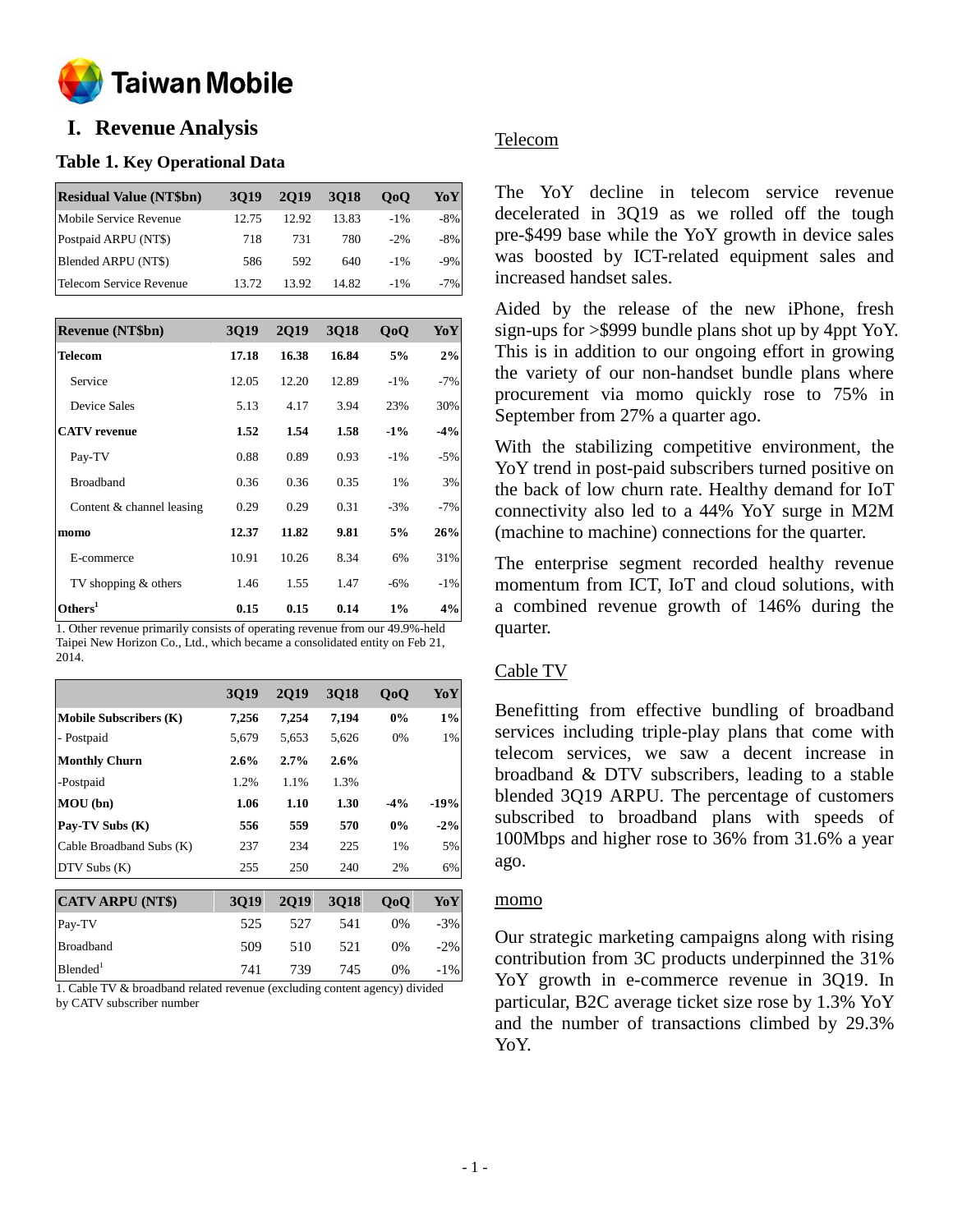

# **II. EBITDA Analysis**

### **Table 2. EBITDA Breakdown**

| NT\$bn                       | 3Q19 | 2019 | <b>3Q18</b> | QoQ    | YoY   |
|------------------------------|------|------|-------------|--------|-------|
| Pre-IFRS 16<br><b>EBITDA</b> | 7.31 | 7.46 | 7.59        | $-2\%$ | $-4%$ |
| - Telecom                    | 6.03 | 6.14 | 6.30        | $-2%$  | $-4%$ |
| - CATV                       | 0.76 | 0.78 | 0.80        | $-2\%$ | $-5%$ |
| momo<br>-                    | 0.42 | 0.44 | 0.33        | $-4%$  | 26%   |
|                              |      |      |             |        |       |
| <b>Reported EBITDA</b>       | 8.30 | 8.43 | 7.59        | $-1\%$ | 9%    |

| NT\$bn                  | 3Q19 | <b>2Q19</b> | 3Q18 | QoQ    | YoY    |
|-------------------------|------|-------------|------|--------|--------|
| Pre-IFRS 16 D&A         | 3.04 | 3.13        | 3.38 | $-3%$  | $-10%$ |
| - Telecom               | 2.68 | 2.74        | 2.89 | $-2\%$ | $-7%$  |
| - CATV                  | 0.21 | 0.25        | 0.31 | $-14%$ | $-32%$ |
| - momo                  | 0.09 | 0.09        | 0.08 | 4%     | 6%     |
|                         |      |             |      |        |        |
| <b>Reported D&amp;A</b> | 4.02 | 4.10        | 3.38 | $-2\%$ | 19%    |
| NT\$bn                  | 3Q19 | <b>2Q19</b> | 3Q18 | QoQ    | YoY    |
| <b>Reported EBIT</b>    | 4.28 | 4.33        | 4.21 | $-1\%$ | 2%     |
| - Telecom               | 3.34 | 3.40        | 3.42 | $-2\%$ | $-2\%$ |
| - CATV                  | 0.55 | 0.53        | 0.48 | 4%     | 13%    |
|                         |      |             |      |        |        |

- momo 0.33 0.35 0.25 -6% 32% Note: Reported EBITDA in 2019 plus depreciations charged on right-of-use assets approximates to EBITDA definition prior to 2019.

### EBITDA Analysis

In 3Q19, the YoY decline in pre-IFRS 16 telecom EBITDA narrowed to 4%, the lowest since the \$499 frenzy, as the effects of the high base began to ease and the following measures were taken: 1) dealer commission reductions 2) lower interconnecting costs and spectrum usage fees mandated by NCC (National Communications Commission).

Weak basic TV revenue from market competition was the reason for a 5% YoY drop in pre-IFRS 16 CATV EBITDA in 3Q19. That said, with the falling depreciation of set-top boxes, CATV EBIT recorded a 13% YoY upturn in the quarter.

In addition to robust YoY growth in momo's revenue, its pre-IFRS 16 EBITDA surged by 26% YoY in 3Q19, thanks to the costs and expenses rationalization in TV shopping & catalogue divisions.

## D&AAnalysis

In 3Q19, the decrease in pre-IFRS 16 D&A was mainly due to the diminishing depreciation of 3G equipment and set-top boxes, which more than offset the D&A increase in 4G and momo.

#### **Table 3. Non-operating Item**

| NT\$bn                                           | 3019   | 2019   | 3018   | 0 <sub>0</sub> | YoY     |
|--------------------------------------------------|--------|--------|--------|----------------|---------|
| <b>Non-Operating</b><br><b>Revenue (Expense)</b> | (0.02) | (0.10) | (0.08) | $-77%$         | $-70%$  |
| - Net Interest Expense                           | (0.13) | (0.12) | (0.14) | 5%             | $-11\%$ |
| - Write-off Loss                                 | (0.02) | (0.02) | (0.03) | $-25%$         | $-35%$  |
| - Other Revenue<br>Expense)                      | 0.12   | 0.04   | 0.09   | 199%           | 33%     |

#### Non-Operating Item Analysis

Non-operating expenses plunged YoY this quarter, thriving on larger dividend income and smaller pre-IFRS 16 interest expenses.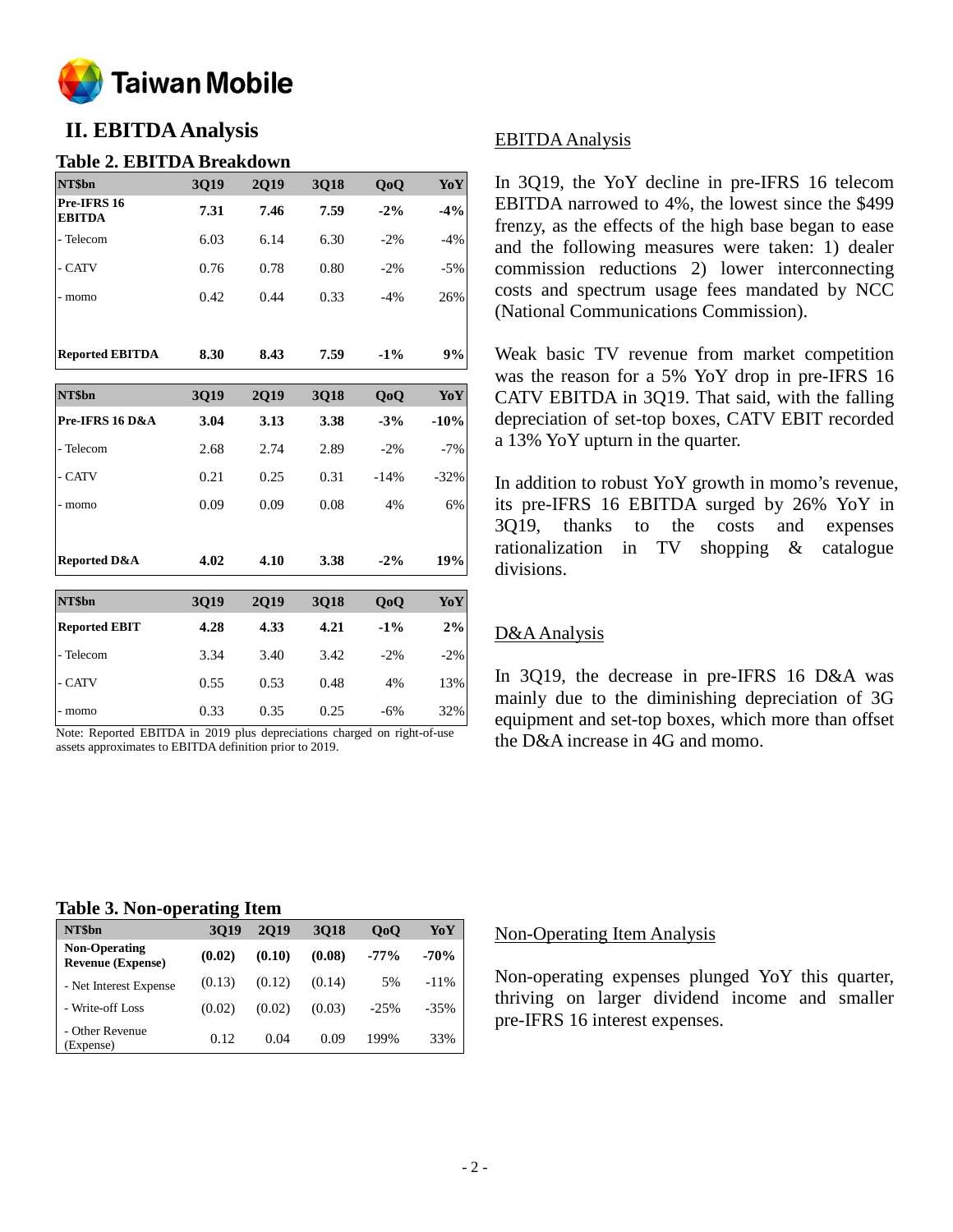

# **III. Income Statement Analysis**

# **Table 4. 3Q19 Consolidated Results vs. Forecast**

| NT\$bn                         | <b>3Q19</b> | YoY    | % of 3Q19<br><b>Forecast</b> |
|--------------------------------|-------------|--------|------------------------------|
| <b>Revenue</b>                 | 30.83       | 9%     | 100%                         |
| <b>Operating Cost</b>          | (22.69)     | 12%    | 102%                         |
| <b>Operating Expense</b>       | (3.86)      | $-2\%$ | 93%                          |
| <b>Operating Income</b>        | 4.28        | 2%     | 99%                          |
| Non-op. (Expense)              | (0.02)      | $-70%$ | 18%                          |
| Pre-tax Income                 | 4.25        | 3%     | 102%                         |
| <b>Net Income</b>              | 3.25        | $-1\%$ | 102%                         |
| EPS (NT\$)                     | 1.17        | $-3%$  | 101%                         |
| <b>EBITDA</b>                  | 8.30        | 9%     | 99%                          |
| <b>EBITDA</b><br>(Pre-IFRS 16) | 7.31        | $-4%$  |                              |

#### **Table 5. 1-3Q19 Consolidated Results vs. Forecast**

| NT\$bn                           | $1 - 3019$ | <b>YoY</b> | % of Full Year<br><b>Forecast</b> |
|----------------------------------|------------|------------|-----------------------------------|
| <b>Revenue</b>                   | 90.31      | 4%         | 73%                               |
| <b>Operating Cost</b>            | (65.86)    | 8%         | 73%                               |
| <b>Operating Expense</b>         | (11.62)    | $-4%$      | 69%                               |
| <b>Operating Income</b>          | 12.83      | $-8%$      | 75%                               |
| Non-op. (Expense)                | (0.26)     | $-28%$     | 37%                               |
| Pre-tax Income                   | 12.57      | $-7%$      | 77%                               |
| <b>Net Income</b>                | 9.53       | $-10%$     | 77%                               |
| EPS (NT\$)                       | 3.46       | $-11%$     | 77%                               |
| <b>EBITDA</b>                    | 25.14      | 4%         | 75%                               |
| <b>EBITDA</b><br>$(Pre-IFRS 16)$ | 22.22      | $-8\%$     |                                   |

### Income Statement Analysis

### 3Q19

Weak mobile service and pay-TV revenue were more than offset by increasing e-commerce, mobile handset and ICT revenue in 3Q19. As a result, total consolidated revenue came in higher YoY.

Subsequently, costs related to the aforementioned growing businesses trended up YoY despite our continuous cuts in traffic costs and telecom D&A.

As for operating expenses, telecom SG&A fell 7% YoY as a result of mobile rate plan profit rationalization.

Operating income in the quarter was back on an upward trajectory, following YoY declines in the past four quarters.

Despite a healthy 3% YoY rise in pre-tax earnings, consolidated net income edged down by a mere 1% YoY in 3Q19, due to momo's tax credit of NT\$106mn in 3Q18.

## 1-3Q19

The cumulative consolidated revenue is in-line with company forecast and we expect a seasonally strong 4Q. With prudent cost controls and group synergies paying off, operating income for all major businesses was also within expectations.

Non-operating expenses reached 37% of our FY19 forecast due to lower-than-expected interest expenses and higher-than-expected dividend income from Taiwan High Speed Rail. Net income has already reached 77% of FY19 full-year guidance.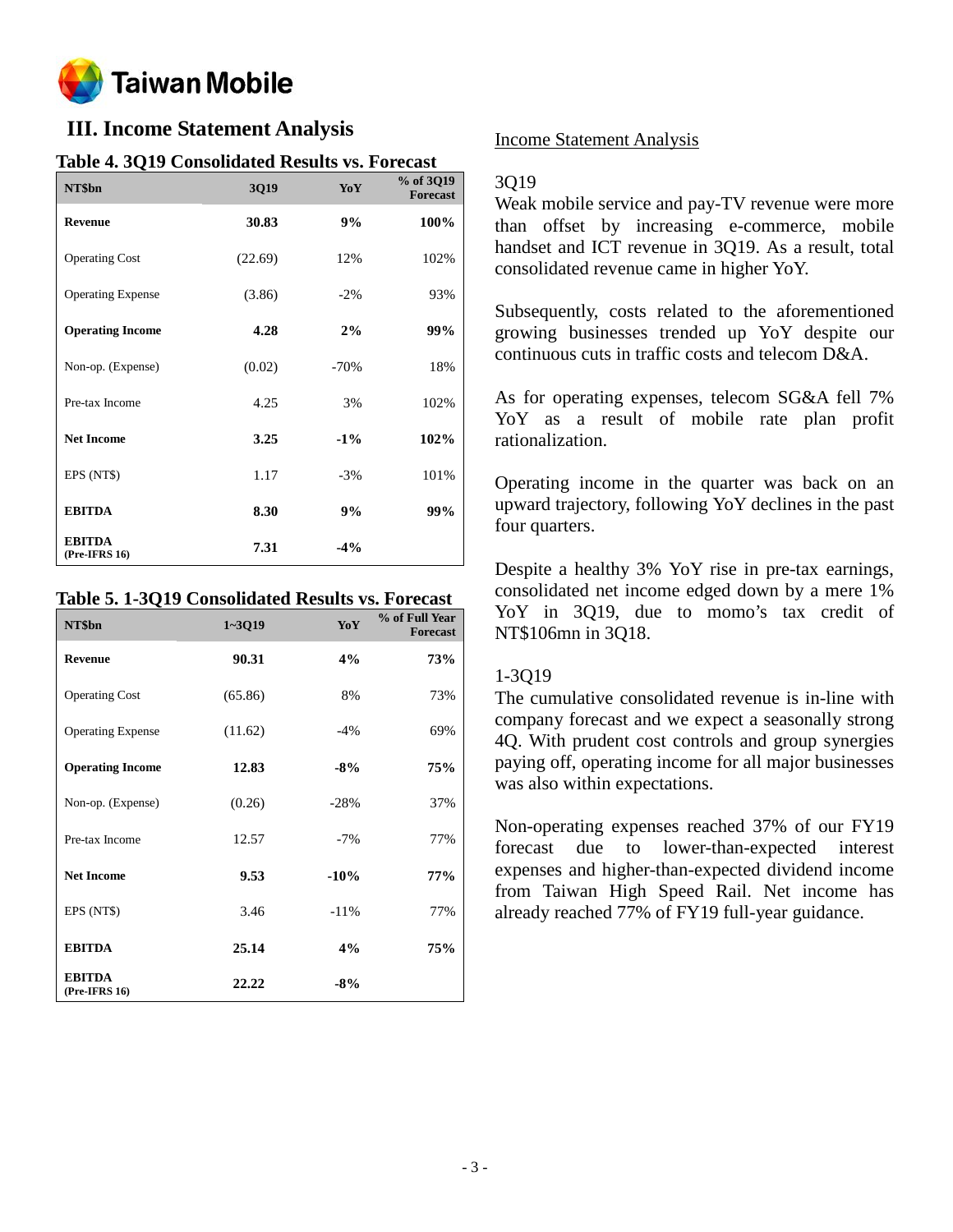

# **IV. Cash Flow Analysis**

### **Table 6. Cash Flow**

| NT\$bn                                                            | 1-3Q19  | YoY    | 3Q19    | 2Q19   | 3Q18    |
|-------------------------------------------------------------------|---------|--------|---------|--------|---------|
| Operating                                                         | 27.34   | 22%    | 11.83   | 7.07   | 7.00    |
| Pre-tax Income                                                    | 12.57   | $-7%$  | 4.25    | 4.22   | 4.13    |
| Non-cash Add-backs                                                | 14.45   | 10%    | 4.69    | 4.83   | 4.30    |
| --Depreciation <sup>1</sup>                                       | 6.80    | $-9%$  | 2.18    | 2.27   | 2.46    |
| --Amortization                                                    | 2.58    | $-5%$  | 0.86    | 0.86   | 0.92    |
| $-$ Others <sup>1</sup>                                           | 5.07    | 73%    | 1.65    | 1.70   | 0.93    |
| Changes in Working<br>Capital & Income Taxes                      | 0.02    | nm     | 2.85    | (2.10) | (1.53)  |
| Others                                                            | 0.30    | $-29%$ | 0.03    | 0.12   | 0.09    |
|                                                                   |         |        |         |        |         |
| <b>Investing</b>                                                  | (5.49)  | 56%    | (2.03)  | (1.37) | (1.08)  |
| $Capex^2$                                                         | (5.52)  | $-17%$ | (2.12)  | (1.38) | (2.18)  |
| Divestment<br>(Acquisition)                                       | 0.01    | $-85%$ | 0.00    | 0.01   | 0.03    |
| Other Financial Assets<br>(Increase)                              | (0.10)  | nm     | (0.07)  | (0.02) | 0.96    |
| <b>Refundable Deposits</b><br>(Increase)                          | (0.00)  | $-81%$ | 0.01    | 0.00   | (0.00)  |
| Others                                                            | 0.12    | $-83%$ | 0.15    | 0.02   | 0.11    |
|                                                                   |         |        |         |        |         |
| <b>Financing</b>                                                  | (16.32) | $-17%$ | (3.54)  | (6.76) | (7.60)  |
| Short-term Borrowings                                             | 5.10    | nm     | 12.97   | (4.90) | 7.72    |
| Long-term Bank Loan                                               | (2.25)  | $-72%$ | (0.15)  | (0.05) | (0.05)  |
| Repayment of The<br>Principal Portion of<br>Lease Liabilities $3$ | (2.82)  | nm     | (0.97)  | (0.92) | 0.00    |
| Dividends Payments                                                | (16.06) | 1%     | (15.37) | (0.69) | (15.24) |
| Interest (Payment) &<br>Others                                    | (0.28)  | 21%    | (0.03)  | (0.19) | (0.02)  |
| <b>Net Cash Position Chg.</b>                                     | 5.52    | nm     | 6.25    | (1.06) | (1.69)  |

1.The depreciation of right-of-use assets that arose in accordance with IFRS 16

is shown separately under "Others" instead of "Depreciation" in this table. 2.Inclusive of prepayments for equipment and the acquisition of computer

software & other intangible assets.

3.An operating cash outflow item prior to 2019.

## **Table 7. Capex & FCF**

| NT\$bn                        | 1-3019 | YoY    | 3019 | 2019 | 3018 |
|-------------------------------|--------|--------|------|------|------|
| $\text{Cash} \text{ Capex}^1$ | 5.52   | $-17%$ | 2.12 | 1.38 | 2.18 |
| - Mobile                      | 3.88   | $-10%$ | 1.44 | 0.88 | 1.70 |
| - Fixed-line                  | 0.99   | 1%     | 0.39 | 0.34 | 0.25 |
| - Cable                       | 0.42   | $-30%$ | 0.18 | 0.13 | 0.16 |
| - momo & others               | 0.23   | $-69%$ | 0.11 | 0.03 | 0.07 |
| % of Revenue                  | 6%     |        | 7%   | 5%   | 8%   |
| Free Cash $Flow1$             | 18.91  | 19%    | 8.72 | 4.73 | 4.82 |

1. Excluding 4G license fees and using pre-IFRS16 operating cash flow

### Cash Flow Analysis

Starting from this year, IFRS 16 classifies rental expense payments as financing cash flow, as opposed to operating cash flow. For a like for like comparison, pre-IFRS 16 operating cash flow soared by 55% YoY in 3Q19, because of increases in iPhone 11 related sales and momo's payables. Adjusting for the results of payment delays from the typhoon, 3Q19 pre-IFRS 16 operating cash flow still came in higher than the level a year ago.

In 3Q19, investing cash flow decreased YoY as we had higher inflow from the guarantee deposits we took back during 3Q18.

Short-term borrowings increased in 3Q19 to fund the dividend payments.

#### Capex and Free Cash Flow Analysis

1-3Q19 mobile capex came off YoY, as 4G approached the tail-end of the investment cycle. In contrast to the high base of momo's capex for its mega automated warehouse a year ago, its accumulated cash capex also had a sharp YoY reduction in 1-3Q19.

Benefitting from lower capex and higher operating cash flow, 1-3Q19 FCF remained flat compared to the same period last year, after adjusting for the one-off payment delays mentioned above.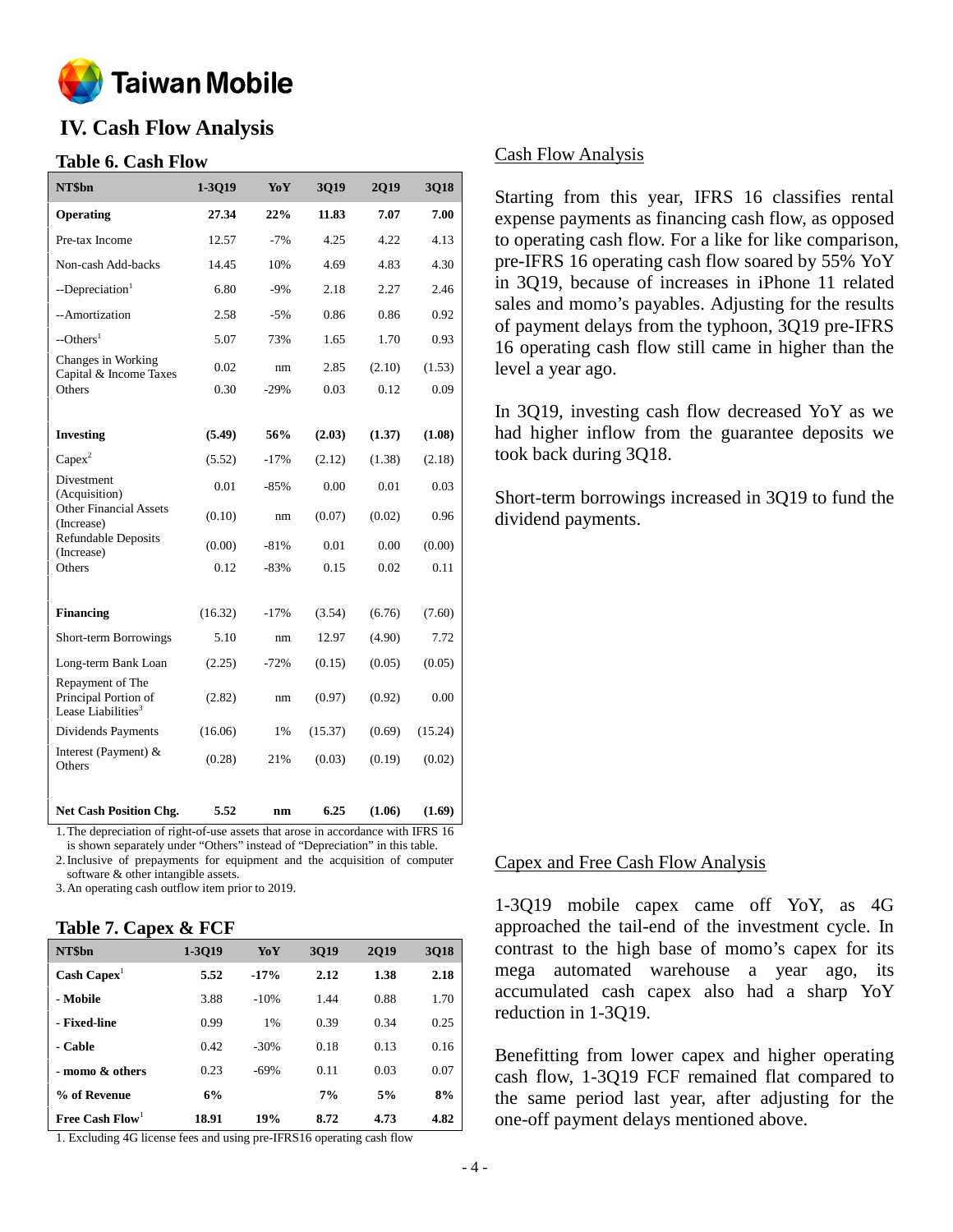

# **V. Balance Sheet Analysis**

# **Table 8. Balance Sheet**

| NT\$bn                                     | 3Q19    | <b>2Q19</b> | 3Q18    |
|--------------------------------------------|---------|-------------|---------|
| <b>Total Assets</b>                        | 158.83  | 153.60      | 147.45  |
| <b>Current Assets</b>                      | 34.23   | 27.10       | 26.97   |
| - Cash & Cash Equivalents                  | 13.02   | 6.77        | 5.94    |
| - Receivable & Contract Assets             | 14.80   | 14.60       | 15.24   |
| - Inventories                              | 4.71    | 4.08        | 3.27    |
| - Short-term Investment                    | 0.25    | 0.34        | 0.34    |
| - Other Current Assets                     | 1.45    | 1.30        | 2.19    |
| Non-current Assets                         | 124.60  | 126.51      | 120.47  |
| - Long-term Investment                     | 6.43    | 7.36        | 6.22    |
| - Property and Equipment                   | 39.97   | 40.74       | 42.47   |
| - Right-of-use Assets                      | 9.93    | 9.67        | 0.00    |
| - Concession                               | 38.41   | 39.12       | 41.29   |
| - Other Non-current & Contract Assets      | 29.86   | 29.63       | 30.50   |
| <b>Liabilities</b>                         | 89.43   | 89.18       | 82.97   |
| <b>Current Liabilities</b>                 | 52.66   | 49.76       | 40.48   |
| - ST Borrowings                            | 21.67   | 8.70        | 17.59   |
| - Accounts & Notes Payable                 | 12.08   | 7.14        | 6.76    |
| - Current Lease Liabilities                | 3.53    | 3.42        | 0.00    |
| - Other Current Liabilities                | 15.38   | 30.50       | 16.12   |
| Non-current Liabilities                    | 36.77   | 39.42       | 42.49   |
| - Long-term Borrowings                     | 25.85   | 28.73       | 38.14   |
| - Non-current Lease Liabilities            | 6.37    | 6.19        | 0.00    |
| - Other Non-current Liabilities            | 4.54    | 4.50        | 4.35    |
| <b>Shareholders' Equity</b>                | 69.40   | 64.42       | 64.48   |
| -Paid-in Capital                           | 34.96   | 34.68       | 34.21   |
| -Capital Surplus                           | 19.11   | 16.65       | 12.30   |
| -Legal Reserve                             | 28.92   | 28.92       | 27.56   |
| -Treasury Shares                           | (29.72) | (29.72)     | (29.72) |
| -Un-appropriated Earnings                  | 0.49    | 0.49        | 3.39    |
| -Non-controlling Interest                  | 6.01    | 5.86        | 5.87    |
| -Retained Earnings $&$ Others <sup>1</sup> | 9.63    | 7.53        | 10.87   |

1: Including YTD profits and other equity items

#### **Table 9. Ratios**

|                                                | 3019 | 2019 | 3018 |
|------------------------------------------------|------|------|------|
| <b>Current Ratio</b>                           | 65%  | 54%  | 67%  |
| Interest Coverage (x)                          | 37.2 | 37.9 | 28.1 |
| <b>Net Debt (Cash) to Equity</b>               | 50%  | 48%  | 77%  |
| Net Debt (Cash) to<br>Pre-IFRS 16 EBITDA $(x)$ | 1.16 | 1.03 | 1.55 |
| $ROE$ (annualized) <sup>1</sup>                | 19%  | 18%  | 22%  |
| $\textbf{ROA}$ (annualized) <sup>2</sup>       | 8%   | 8%   | 10%  |

1. ROE = Accumulated Net Income (Annualized) /Average Shareholders' Equity

2. ROA = Accumulated Net Income + Interest Expenses\*(1-Tax Rate) (Annualized) / Average Total Assets

### Assets

Among current assets, inventory soared by 44% YoY in 3Q19 as a result of momo's business expansion and the new iPhone launch. On the other hand, a bond fund redemption by momo shrank short-term investment by 27% while the reversal of interim payments accrued a year ago wore down other current assets.

The sequential decline in long-term investment was attributable to the share price pullback of Taiwan High Speed Rail.

### Liabilities & Shareholders' Equity

Among current liabilities, the YoY surge in accounts & notes payable in 3Q19 was driven mainly by momo's payments that were delayed by the typhoon holiday on Sep 30, followed by momo's continuous growth and a more optimistic iPhone launch.

The QoQ fluctuations in ST borrowing and other current liabilities stemmed from our dividend payment in 3Q.

Gross debt declined by 15% YoY, following CB holders' conversions.

As for shareholders' equity, the increase in paid-in capital and capital surplus reflect the conversion of our convertible bond, which had an outstanding balance of NT\$2.27bn at the end of 3Q19.

## Ratio Analysis

The sequential increase in current ratio was within the seasonal pattern as we paid accrued dividends payable in 3Q.

Benefiting from lower debt, our net debt to pre-IFRS 16 EBITDA remained at a low level of 1.16x.